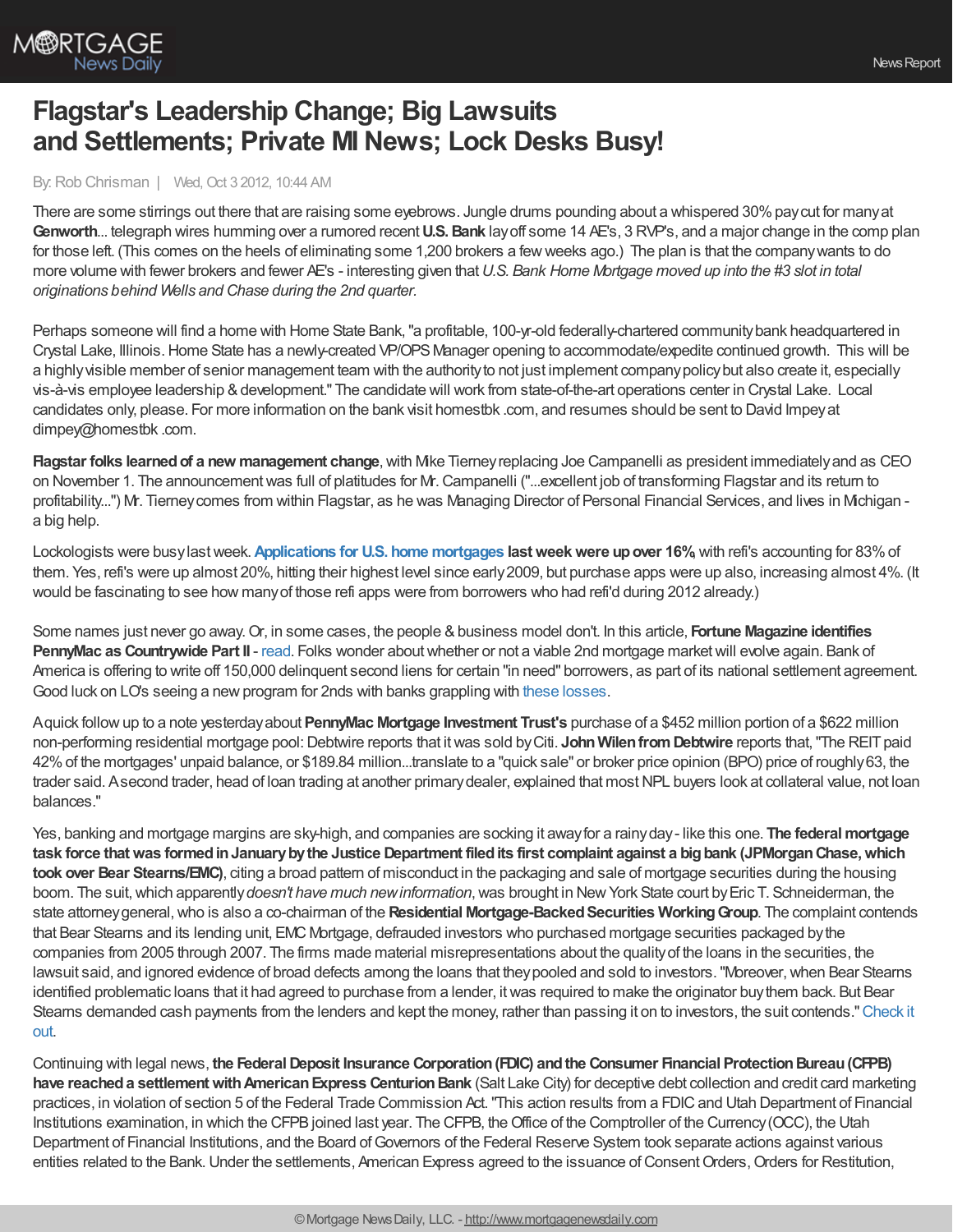and Orders to Pay (Orders) which result in total restitution from all entities of approximately \$85 million to more than 250,000 affected consumers, and the imposition of civil moneypenalties totaling approximately**\$27 million**."The FDICand the CFPBdetermined that American Express Centurion violated federal law prohibiting unfair and deceptive practices by, among other things: Misrepresenting to consumers that if theyentered into an agreement to settle old debt (thatwas no longer being reported to consumer reporting agencies), such settlement would be reported to consumer reporting agencies and thereby improve the consumers' credit scores. In fact, no such reporting occurred. Using settlement solicitations that implied that consumers who entered into settlement agreements to partially pay such debts would have the remaining balance of their debts forgiven, when in fact the balance remained a debt owed to American Express. Using solicitations that misrepresented the points and awards consumers would receive upon enrollment in one of American Express' credit card products."

Nowthat the dust has settled, yesterdaywas a big dayfor servicers: 304 [changes](http://www.mortgagenewsdaily.com/10022012_ag_servicer_settlement.asp) needed to be carried out to their policies and procedures. I can't even imagine that... but here is what the public [sees.](http://www.washingtonpost.com/business/economy/changes-in-mortgage-servicing-to-take-effect/2012/10/01/13b02ada-0bde-11e2-bb5e-492c0d30bff6_story.html) Oh, and wait - there's even a site for whistle blowers, or anyone who just wants to blame the servicer when they're the ones who didn't make the payment: <https://www.mortgageoversight.com/>.

**How about some private mortgage insurance andtitle insurance news?**The industryis certainlywaiting for anynews onQRMandQM, and how it will impact its business, but in the meantime...

Sure there are rumors that those folks at Genworth recently took a 30% pay cut, but they're still in MICA! The number of borrowers using private mortgage insurance (M) keeps going up, according to the monthly numbers from Mortgage Insurance Companies of America. MICA's member companies (which **includeGenworth, MortgageGuarantyInsurance, andRadianGuaranty, but not Essent,UG, or National MI**) - reported a total of \$397.5 billion in primary insurance in force for August, an increase from \$396.4 billion in July. MCA member companies reported a total \$11.2 billion volume of new MI written on newly-originated conventional mortgage loans in August, a step up from \$10.1 billion in July. Dollar volume on new insurance has risen steadily each month since the start of the year. Good thing, since Moody's recently announced it is continuing its review of Genworth and its MI companies that may result in a downgrade.

Word has it that **MGICInvestment Corporationis onitswaytoresolvingstipulations set forthbyFreddie Mac** in order for the insurance company to continue issuing insurance. MGIC announced that Freddie reduced the amount MGIC Investment must pay to its subsidiary from \$200 million to \$100 million. The GSE also extended the deadline for this contribution from the end of September to the end of December. Additionally, Freddie Mac approved MGIC Indemnity Corporation (MIC), a subsidiary of MGIC, to write insurance in 16 jurisdictions besides Wisconsin "that have specific regulatory capital requirements when MGIC is not able to write new business in a jurisdiction because MGIC would not meet those requirements," according to MGIC's announcement. MIC is approved to write new business through the end of 2013 in areas where MGIC does not meet the necessary capital reserve requirements. This is an extension of its previous approval through the end of this year. With \$167 billion in insurance on 1 million mortgages as of the second quarter of this year, MGIC is the nation's largest private mortgage insurer.

Radian Guaranty, the private mortgage insurance subsidiary of Radian Group, announced it will begin offering "a unique program, the **Responsible Homeowner Reward** (RH Reward), to encourage borrowers, who recently modified their mortgages through the U.S. Department of the Treasury's Home Affordable Modification Program (HAMP), to remain current on their new mortgage payments. Administered exclusively by Loan Value Group LLC, the RH Reward program pays cash rewards to eligible homeowners for making their mortgage payments on time. Radian selects eligible homeowners for enrollment in the program and a reward account is then established in their name that grows with each on-time mortgage payment, up to a maximum amount. The reward is paid in cash when the mortgage is refinanced or paid off and the homeowner pays nothing to participate, remaining eligible bysimplymaking their mortgage payments ontime.

**Old Republic Title Insurance Group** sent out a release to the industry reminding us that the settlement process as a vital component of the mortgage lending and real estate transaction, and discussing its safeguards. The release said,"Prior to being approved as anOld Republic agent, each prospective agent goes through an in-depth application process. Keysteps in the application process include: validation of licenses and insurance coverages, background checks, including credit historyof keyprincipals of the agent, and reviewof settlement account practices and procedures. Applicants who successfully complete our selection process and become our agents undergo regular monitoring, auditing and reviews consistent with risk factors identified through our annual certification protocol. Our agents remain subject to periodic background and credit checks as circumstances merit. Our procedures for monitoring and auditing our agents are the most thorough undertaken in the industry...Please feel free to leave a question or ask for a call byclicking on the following link: Lenders.Contact@OldRepublicTitle.com."

There sure are plentyof government and private stats thatwe wade through everymonth regarding the health of the housing market. The latest comes from CoreLogic, which reported that home prices in August posted the largest annual increase in over six years. Although it was nearly flat to July's number, it was up over 3% from August 2011. (Excluding distressed sales - sales of bank owned real estate (REO)